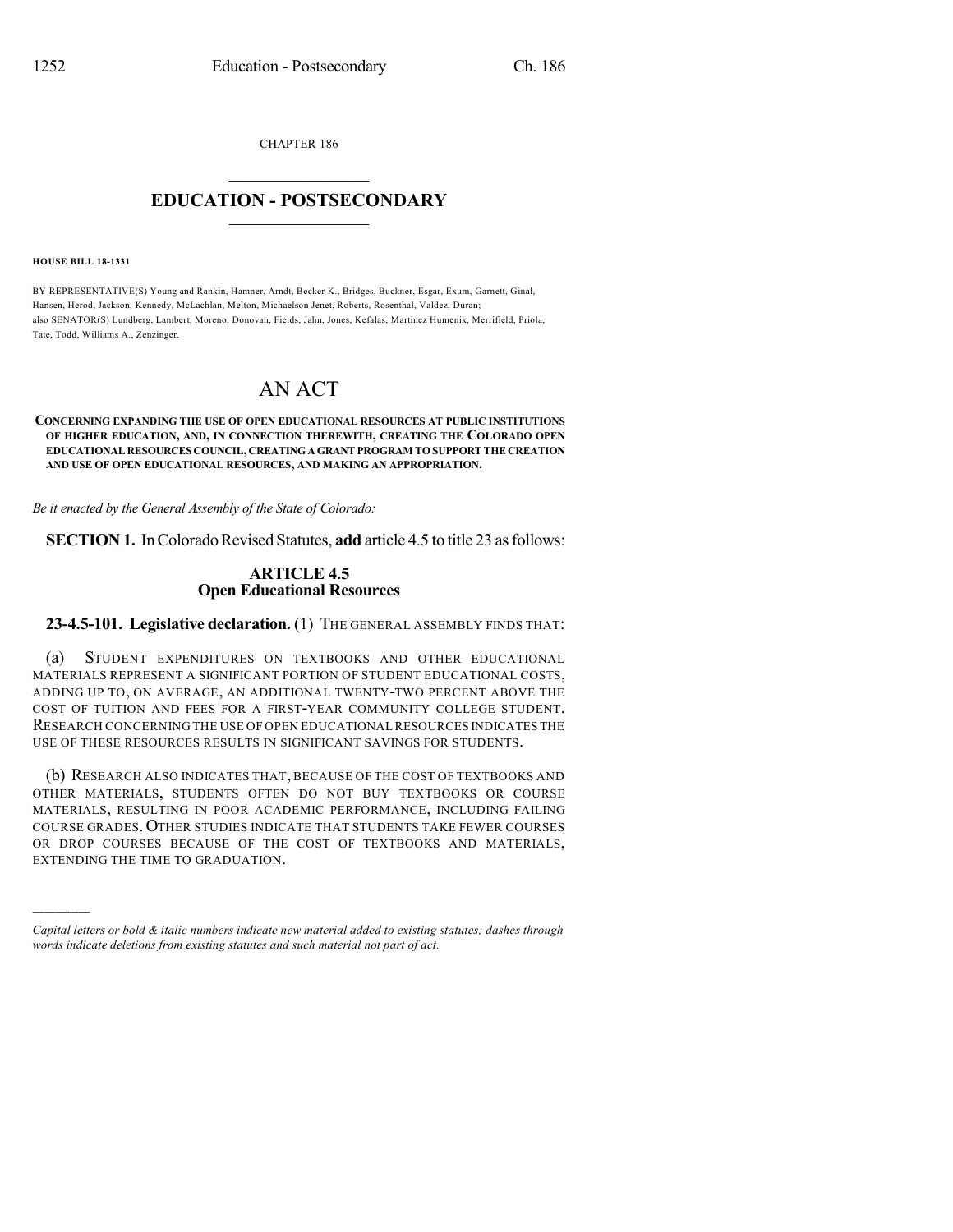(c) SEVERAL INSTITUTIONS OF HIGHER EDUCATION ACROSS THE COUNTRY HAVE BEGUN PARTICIPATING IN OPEN EDUCATIONAL RESOURCES CONSORTIA THAT MAKE TEXTBOOKS, COURSE ACTIVITIES, AND READINGS AVAILABLE TO STUDENTS ONLINE FOR NO COST, RESULTING IN SIGNIFICANT STUDENT SAVINGS. STATES AND INSTITUTIONS ARE ALSO BEGINNING TO OFFER ENTIRE COURSES, SECTIONS, AND EVEN DEGREES THAT ARE BRANDED AS HAVING ZERO TEXTBOOK COSTS.

(2) THE GENERAL ASSEMBLY FINDS, THEREFORE, THAT IT IS APPROPRIATE TO ESTABLISH THE COLORADO OPEN EDUCATIONAL RESOURCES COUNCIL TO RECOMMEND STATEWIDE POLICIES CONCERNING PROMOTING THE USE OF OPEN EDUCATIONAL RESOURCES, FACILITATE KNOWLEDGE SHARING AND PROFESSIONAL DEVELOPMENT TO INCREASE AND SUPPORT THE STATEWIDE USE OF OPEN EDUCATIONAL RESOURCES, AND IMPLEMENT A STATEWIDE GRANT PROGRAM FOR PUBLIC INSTITUTIONS OF HIGHER EDUCATION, FACULTY, AND STAFF TO CREATE AND EXPAND THE USE OF OPEN EDUCATIONAL RESOURCES.

**23-4.5-102. Definitions.** AS USED IN THIS ARTICLE 4.5, UNLESS THE CONTEXT OTHERWISE REQUIRES:

(1) "COMMISSION" MEANS THE COLORADO COMMISSION ON HIGHER EDUCATION CREATED IN SECTION 23-1-102.

(2) "COUNCIL"MEANS THECOLORADO OPEN EDUCATIONAL RESOURCES COUNCIL CREATED IN SECTION 23-4.5-103.

(3) "DEPARTMENT"MEANS THE DEPARTMENT OF HIGHER EDUCATION CREATED IN SECTION 24-1-114.

(4) "EXECUTIVE DIRECTOR" MEANS THE EXECUTIVE DIRECTOR OF THE DEPARTMENT OF HIGHER EDUCATION.

(5) "GRANT PROGRAM" MEANS THE OPEN EDUCATIONAL RESOURCES GRANT PROGRAM CREATED IN SECTION 23-4.5-104.

(6) "OPEN EDUCATIONAL RESOURCES" MEANS HIGH-QUALITY TEACHING, LEARNING, AND RESEARCH RESOURCES THAT RESIDE IN THE PUBLIC DOMAIN OR HAVE BEEN RELEASED UNDER AN INTELLECTUAL PROPERTY LICENSE THAT PERMITS FREE USE OR REPURPOSING BY OTHERS AND MAY INCLUDE OTHER RESOURCES THAT ARE LEGALLY AVAILABLE AND AVAILABLE TO STUDENTS FOR FREE OR VERY LOW COST. OPEN EDUCATIONAL RESOURCES MAY INCLUDE FULL COURSES, COURSE MATERIALS, MODULES, TEXTBOOKS, FACULTY-CREATED CONTENT, STREAMING VIDEOS, EXAMS, SOFTWARE, AND OTHER TOOLS, MATERIALS, OR TECHNIQUES USED TO SUPPORT ACCESS TO KNOWLEDGE.

(7) "PUBLIC INSTITUTION OF HIGHER EDUCATION"MEANS THE STATE INSTITUTIONS OF HIGHER EDUCATION, AS DEFINED IN SECTION  $23-18-102$  (10)(a), THE LOCAL DISTRICT COLLEGES, AND THE AREA TECHNICAL COLLEGES.

**23-4.5-103. Colorado open educational resources council - created - duties.** (1) THERE IS CREATED IN THE DEPARTMENT OF HIGHER EDUCATION THECOLORADO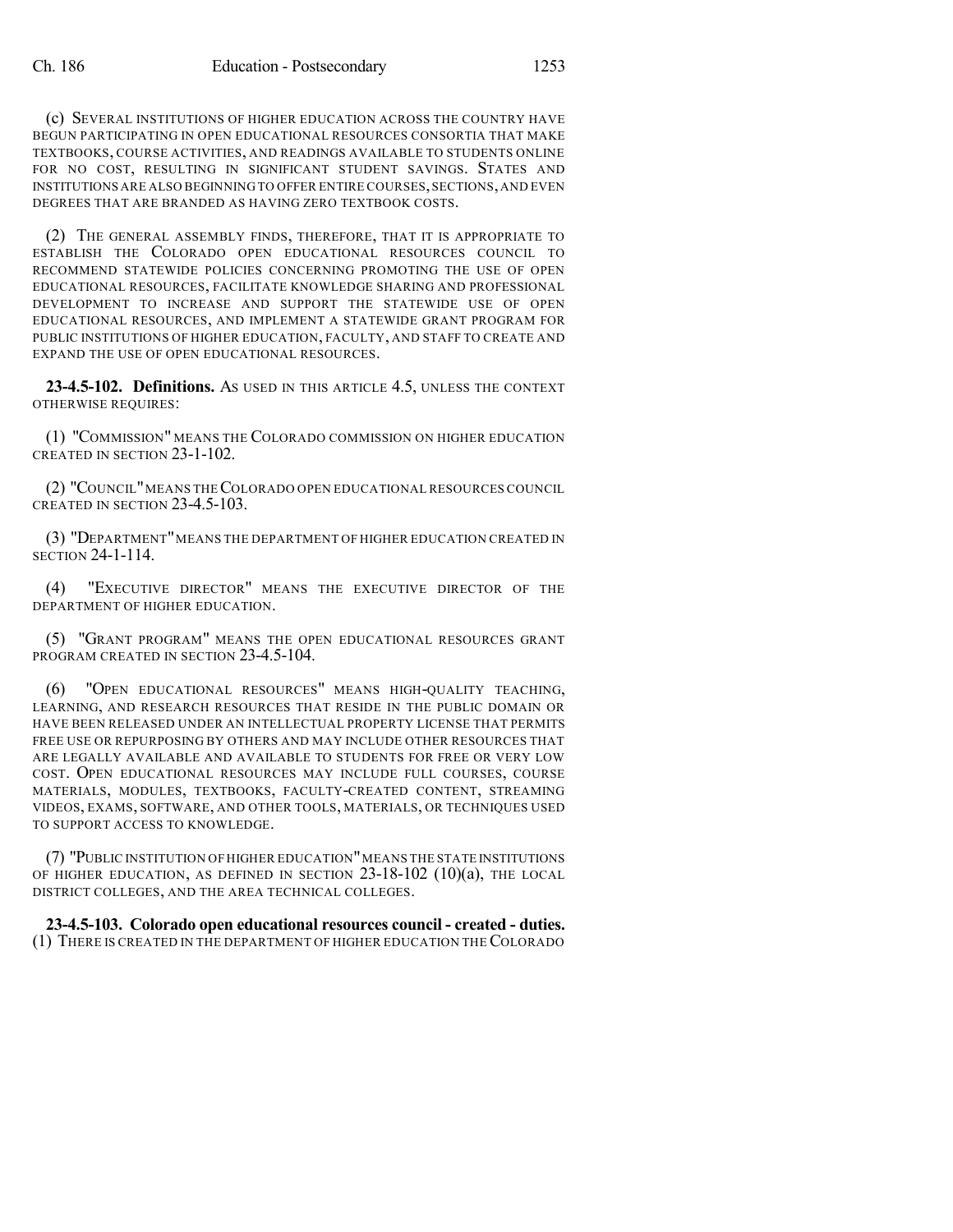OPEN EDUCATIONAL RESOURCES COUNCIL,WHICH IS COMPRISED OF THE FOLLOWING MEMBERS:

(a) TWELVE PERSONS FROM PUBLIC INSTITUTIONS OF HIGHER EDUCATION APPOINTED BY THE EXECUTIVE DIRECTOR AS FOLLOWS:

(I) FIVE FACULTY MEMBERS;

(II) THREE LIBRARY PROFESSIONALS;

(III) ONE PERSON ENROLLED AS A STUDENT AT A PUBLIC INSTITUTION OF HIGHER EDUCATION;

(IV) ONE INSTRUCTIONAL DESIGN EXPERT;

(V) ONE INFORMATIONAL TECHNOLOGY EXPERT; AND

(VI) ONE ADMINISTRATOR;

(b) THE EXECUTIVE DIRECTOR OF THE DEPARTMENT, OR HIS OR HER DESIGNEE;

(c) THE COMMISSIONER OF EDUCATION APPOINTED PURSUANT TO SECTION 1 (2) OF ARTICLE IX OF THE STATE CONSTITUTION, OR HIS OR HER DESIGNEE; AND

(d) THE PERSON EXECUTING THE DUTIES OF THE STATE LIBRARIAN, IF DIFFERENT FROM THE COMMISSIONER OF EDUCATION AS PROVIDED IN SECTION 24-90-104, OR HIS OR HER DESIGNEE.

(2) (a) THE TERM OF SERVICE FOR THE APPOINTED MEMBERS OF THE COUNCIL IS THREE YEARS.THE EXECUTIVE DIRECTOR MAY APPOINT THE SAME PERSON TO SERVE MULTIPLE, CONSECUTIVE TERMS.

(b) THE EXECUTIVE DIRECTOR SHALL APPOINT THE MEMBERS OF THE COUNCIL BY JULY 1, 2018, TAKING INTO ACCOUNT ANY NOMINATIONS RECEIVED FROM THE PUBLIC INSTITUTIONS OF HIGHER EDUCATION. IN APPOINTING THE MEMBERS OF THE COUNCIL, THE EXECUTIVE DIRECTOR SHALL ENSURE THAT THE COUNCIL INCLUDES AT LEAST THREE REPRESENTATIVES FROM TWO-YEAR PUBLIC INSTITUTIONS OF HIGHER EDUCATION AND AT LEAST THREE REPRESENTATIVES FROM FOUR-YEAR PUBLIC INSTITUTIONS OF HIGHER EDUCATION, INCLUDING RESEARCH UNIVERSITIES. TO THE EXTENT PRACTICABLE, THE EXECUTIVE DIRECTOR SHALL APPOINT PERSONS FROM AREAS THROUGHOUT THE STATE WHO ARE REPRESENTATIVE OF THE DEMOGRAPHICS OF THE STATE.

(3) THE EXECUTIVE DIRECTOR SHALL CONVENE THE FIRST MEETING OF THE COUNCIL AS SOON AS PRACTICABLE AFTER THE COUNCIL MEMBERS ARE APPOINTED, BUT NO LATER THAN AUGUST 30, 2018. AT THE FIRST MEETING AND ANNUALLY THEREAFTER, THE COUNCIL MEMBERS SHALL SELECT A MEMBER TO SERVE AS CHAIR OF THE COUNCIL AND A MEMBER TO SERVE AS VICE-CHAIR OF THE COUNCIL. THE COUNCIL SHALL MEET AS OFTEN AS NECESSARY AT THE CALL OF THE CHAIR TO COMPLETE ITS DUTIES.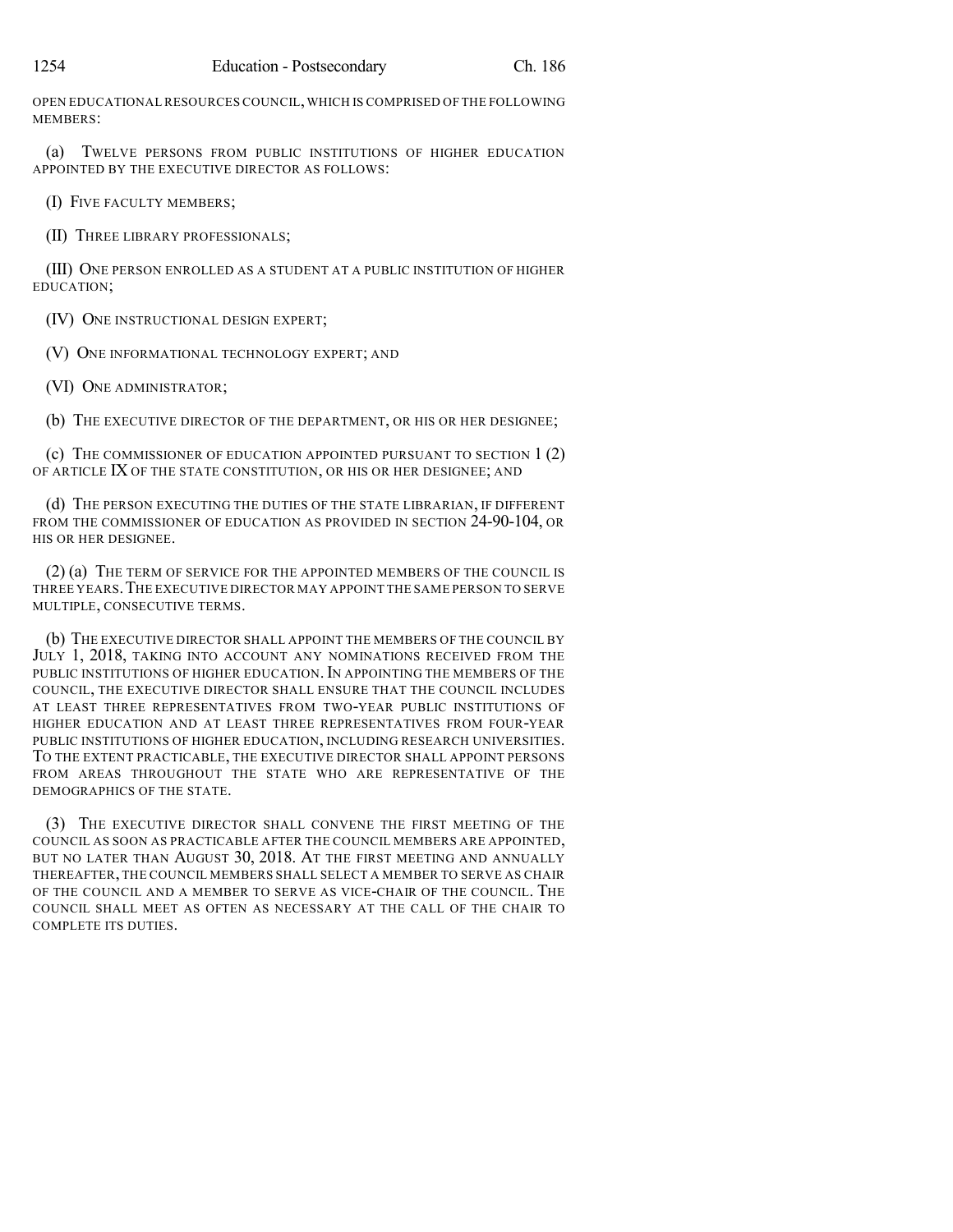(4) THE MEMBERS OF THE COUNCIL SERVE WITHOUT COMPENSATION BUT MAY BE REIMBURSED FOR REASONABLE AND NECESSARY EXPENSES INCURRED IN SERVING ON THE COUNCIL, AS DETERMINED BY THE DEPARTMENT. THE DEPARTMENT SHALL PROVIDE STAFF AND RESOURCES TO SUPPORT THE COUNCIL IN COMPLETING ITS DUTIES AND TO ASSIST THE PUBLIC INSTITUTIONS OF HIGHER EDUCATION THROUGHOUT THE STATE IN DEVELOPING AND EXPANDING THE USE OF OPEN EDUCATIONAL RESOURCES.

(5) THE COUNCIL HAS THE FOLLOWING DUTIES:

(a) TO RECOMMEND TO THE COMMISSION STATEWIDE POLICIES FOR PROMOTING ADAPTATION, CREATION, AND USE OF OPEN EDUCATIONAL RESOURCES AT PUBLIC INSTITUTIONS OF HIGHER EDUCATION ACROSS THE STATE;

(b) TO FACILITATE PROFESSIONAL DEVELOPMENT AND THE SHARING OF KNOWLEDGE CONCERNING CREATING AND USING OPEN EDUCATIONAL RESOURCES FOR PUBLIC INSTITUTIONS OF HIGHER EDUCATION, FACULTY, STAFF, AND STUDENTS, WHICH MAY INCLUDE:

(I) DEVELOPING INFORMATIONAL MATERIALS ABOUT OPEN EDUCATIONAL RESOURCES TO DISTRIBUTE TO PUBLIC INSTITUTIONS OF HIGHER EDUCATION ACROSS THE STATE FOR USE AND ADAPTATION AS APPROPRIATE;

(II) CREATING AND MAINTAINING A WEBSITE TO LINK TO THE MATERIALS THAT THE COUNCIL DEVELOPS,OTHER OPEN EDUCATIONAL RESOURCES,AND ANY EXISTING INSTITUTIONAL OPEN EDUCATIONAL RESOURCES DATABASES; AND

(III) CONVENING REGULAR MEETINGS, WHICH MAY INCLUDE CONVENING OPEN EDUCATIONAL RESOURCES INTEREST GROUPS TO SHARE INFORMATION AND IDEAS, INCLUDING THROUGH MEETINGS, WORKSHOPS, CONFERENCES, WEBINARS, AND AN ANNUAL OPEN EDUCATIONAL RESOURCES CONFERENCE FOR HIGHER EDUCATION FACULTY, INSTRUCTIONAL DESIGNERS, LIBRARIANS, CAMPUS ADMINISTRATORS, SECONDARY EDUCATORS WHO TEACH CONCURRENT ENROLLMENT COURSES, AND OTHER RELEVANT STAFF;

(c) TO IMPLEMENT THE OPEN EDUCATIONAL RESOURCES GRANT PROGRAM CREATED IN SECTION 23-4.5-104 AND ENSURE THAT FACULTY AND STUDENTS AT PUBLIC INSTITUTIONS OF HIGHER EDUCATION ACROSS THE STATE CAN EASILY IDENTIFY AND ACCESS THE OPEN EDUCATIONAL RESOURCES DEVELOPED USING GRANT MONEY;

(d) TO ADVISE THE DEPARTMENT CONCERNING ALLOCATION OF THE MONEY APPROPRIATED FOR THE PURPOSES OF THIS ARTICLE 4.5 TO PAY THE COSTS OF THE GRANT PROGRAM, CONVENING INTEREST GROUPS, AND PROVIDING STAFF SUPPORT; AND

(e) TO PREPARE AND SUBMIT AN ANNUAL REPORT CONCERNING THE USE OF OPEN EDUCATIONAL RESOURCES AT THE PUBLIC INSTITUTIONS OF HIGHER EDUCATION IN THE STATE, AS DESCRIBED IN SECTION 23-4.5-105.

(6) THE GENERAL ASSEMBLY MAY ANNUALLY APPROPRIATE TO THE DEPARTMENT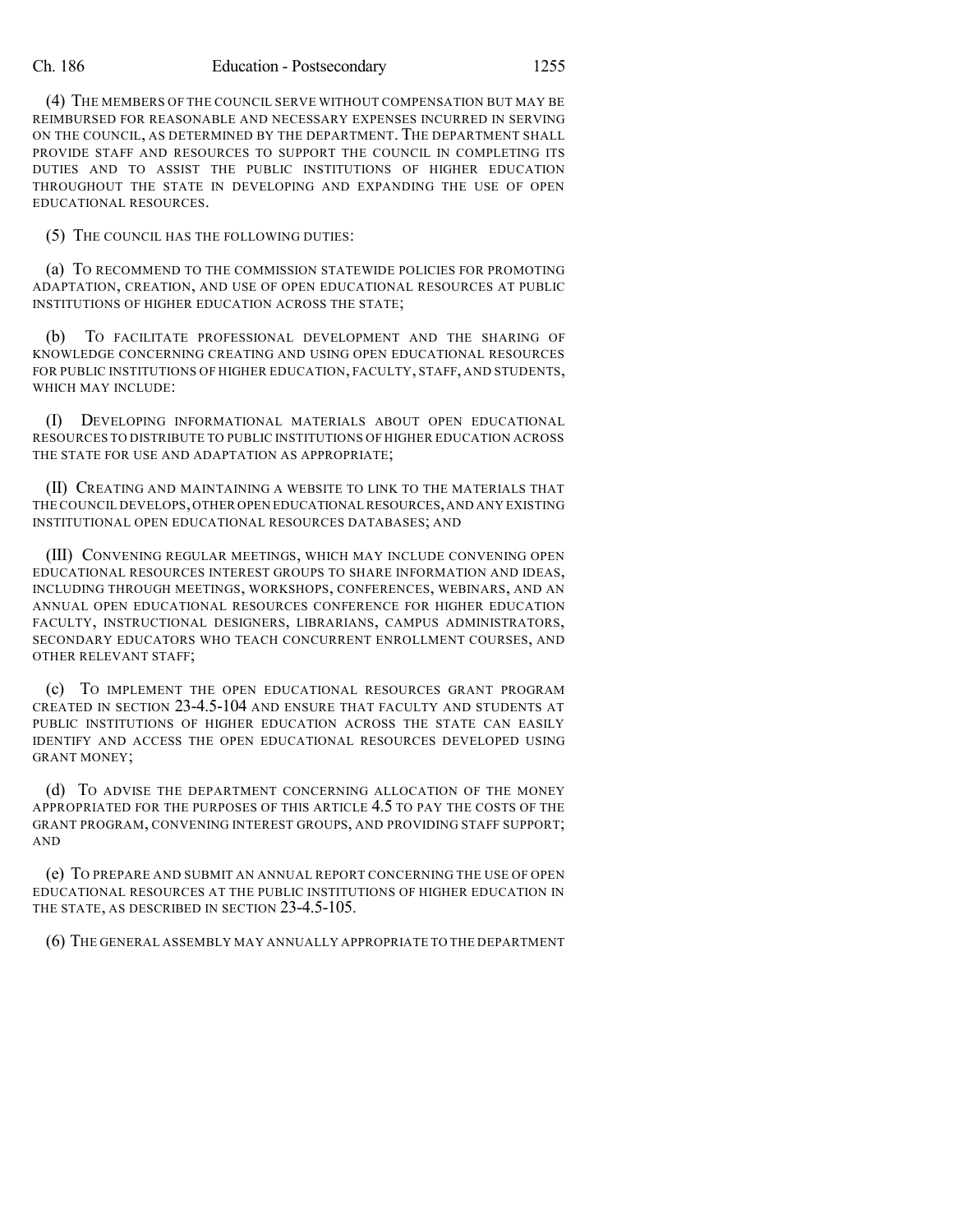SUCH AMOUNT AS IT DEEMS APPROPRIATE FOR THE PURPOSES SPECIFIED IN THIS ARTICLE 4.5, INCLUDING THE GRANT PROGRAM. ANY UNEXPENDED AND UNENCUMBERED MONEY FROM AN APPROPRIATION MADE FOR THE PURPOSES OF THIS ARTICLE 4.5 REMAINS AVAILABLE FOR EXPENDITURE BY THE DEPARTMENT FOR THE PURPOSES OF THIS ARTICLE 4.5 IN THE NEXT FISCAL YEAR WITHOUT FURTHER APPROPRIATION.

**23-4.5-104. Open educational resources grant program - created - report.** (1) THERE IS CREATED IN THE DEPARTMENT OF HIGHER EDUCATION THE OPEN EDUCATIONAL RESOURCES GRANT PROGRAM TO PROVIDE FUNDING FOR PUBLIC INSTITUTIONS OF HIGHER EDUCATION,FACULTY,AND STAFF TO CREATE AND EXPAND THE USE OF OPEN EDUCATIONAL RESOURCES ACROSS INSTITUTIONS AROUND THE STATE. THE GRANT PROGRAM CONSISTS OF GRANTS TO:

(a) PUBLIC INSTITUTIONS OF HIGHER EDUCATION TO SUPPORT CREATING, ADAPTING, AND PROMOTING THE USE OF OPEN EDUCATIONAL RESOURCES AT THE INSTITUTION OR ON A CAMPUS; AND

(b) FACULTY AND STAFF OF PUBLIC INSTITUTIONS OF HIGHER EDUCATION, INDIVIDUALLY OR IN SMALL GROUPS, TO SUPPORT THE CREATING, ADAPTING, AND PROMOTING OF OPEN EDUCATIONAL RESOURCES.

(2) (a) THE COUNCIL, WORKING WITH THE DEPARTMENT, SHALL DEVELOP TIMELINES AND PROCEDURES BY WHICH PUBLIC INSTITUTIONS OF HIGHER EDUCATION, FACULTY, AND STAFF MAY APPLY FOR A GRANT, INCLUDING THE INFORMATION THAT MUST BE INCLUDED IN AN APPLICATION AND THE DEADLINES FOR SUBMITTING APPLICATIONS.

(b) AN APPLICATION FOR AN INSTITUTIONAL GRANT MAY INCLUDE:

(I) EVIDENCE OF THE EXISTENCE OF AN OPEN EDUCATIONAL RESOURCES COUNCIL OR COMMITTEE AT THE APPLYING INSTITUTION OR CAMPUS;

(II) IDENTIFICATION OF LIBRARY, INSTRUCTIONAL DESIGN, AND ADMINISTRATIVE STAFFING TO SUPPORT THE OPEN EDUCATIONAL RESOURCES INITIATIVE FOR WHICH A GRANT IS REQUESTED;

(III) THE MANNER IN WHICH THE COURSES THAT USE OPEN EDUCATIONAL RESOURCES WILL BE IDENTIFIED FOR STUDENTS PRIOR TO THE TIME OF COURSE REGISTRATION,WHICH MAY INCLUDE IDENTIFICATION IN THE SCHEDULE OF CLASSES;

(IV) APLAN FOR EXPANDING THE ADOPTION OF OPEN EDUCATIONAL RESOURCES ACROSS THE CAMPUS OR INSTITUTION THAT RECEIVES THE GRANT, WHICH MAY INCLUDE AWARDING GRANTS TO FACULTY MEMBERS, REDUCING A FACULTY MEMBER'S REQUIRED TEACHING HOURS, OR PROVIDING OTHER INCENTIVES TO FACULTY FOR ADAPTING AND DEVELOPING OPEN EDUCATIONAL RESOURCES;

(V) THE MANNER IN WHICH THE GRANT RECIPIENT WILL EVALUATE THE SUCCESS OF THE OPEN EDUCATIONAL RESOURCES INITIATIVE; AND

(VI) A PLAN FOR AND COMMITMENT TO SUSTAINING THE OPEN EDUCATIONAL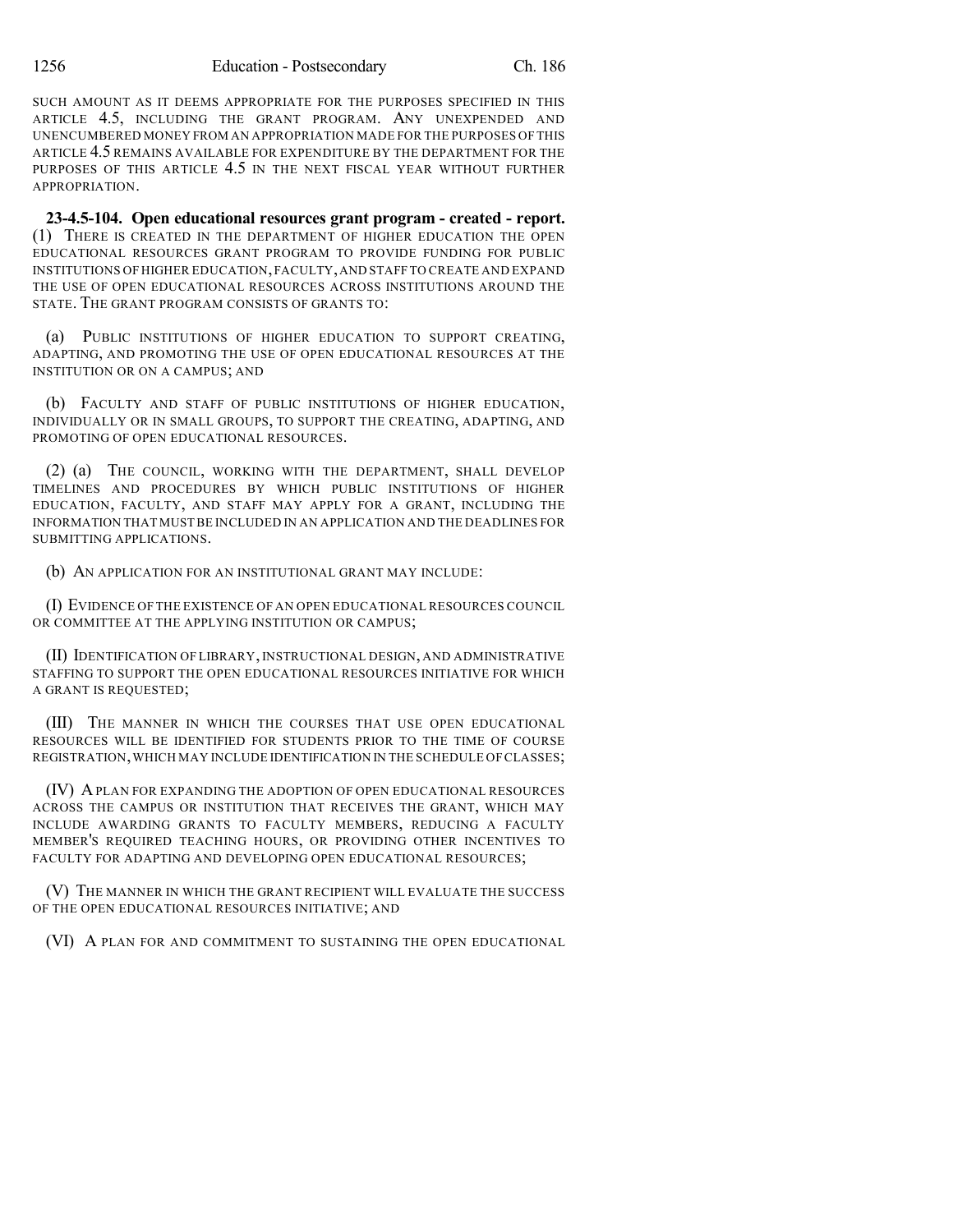RESOURCES INITIATIVE AFTER THE GRANT IS COMPLETED.

(c) AN APPLICATION FOR A FACULTY OR STAFF GRANT, WHETHER INDIVIDUAL OR SMALL GROUP, MAY INCLUDE:

(I) INFORMATION CONCERNING THE TEXTBOOKS AND OTHER MATERIALS IN USE AT THE TIME THE GRANT IS RECEIVED, THE COSTS OF THE TEXTBOOKS AND MATERIALS,AND HOW THE APPLICANT EXPECTS TO USE THE GRANT MONEY TO ADAPT OR DEVELOP OPEN EDUCATIONAL RESOURCES TO REPLACE THE TEXTBOOKS AND OTHER MATERIALS;

(II) THE MANNER IN WHICH THE GRANT RECIPIENTS WILL EVALUATE THE USE OF THE OPEN EDUCATIONAL RESOURCES DEVELOPED USING THE GRANT, INCLUDING THE NUMBER OF STUDENTS WHO ARE AFFECTED AND THE COST SAVINGS TO STUDENTS AS A RESULT OF THE OPEN EDUCATIONAL RESOURCES DEVELOPED USING THE GRANT; AND

(III) THE PLAN FOR ENSURING THAT OPEN EDUCATIONAL RESOURCES THAT ARE ADAPTED OR DEVELOPED USING THE GRANT MONEY ARE PUBLICIZED AND MADE AVAILABLE TO OTHER FACULTY AND STUDENTS WITHIN THE PUBLIC INSTITUTION OF HIGHER EDUCATION AND OTHER PUBLIC INSTITUTIONS OF HIGHER EDUCATION.

(3) (a) THE COUNCIL SHALL REVIEW THE GRANT APPLICATIONS RECEIVED AND RECOMMEND TO THE COMMISSION APPLICANTS TO WHICH THE COMMISSION MAY CHOOSE TO AWARD GRANTS AND THE AMOUNT OF EACH GRANT. SUBJECT TO AVAILABLE APPROPRIATIONS, THE COMMISSION SHALL AWARD GRANTS THROUGH THE GRANT PROGRAM. THE COMMISSION SHALL TAKE INTO ACCOUNT, BUT IS NOT BOUND BY, THE RECOMMENDATIONS OF THE COUNCIL. IN MAKING RECOMMENDATIONS AND AWARDING GRANTS, THE COUNCIL AND THE COMMISSION SHALL CONSIDER WHETHER THE APPLICATION:

(I) AFFECTS COURSES WITH HIGH STUDENT ENROLLMENT OR HIGH TEXTBOOK OR MATERIALS COSTS;

(II) AFFECTS HIGH-IMPACT COURSES SUCH AS THE CORE COURSES DESCRIBED IN SECTION 23-1-125 (3) OR COURSES INCLUDED IN CONCURRENT ENROLLMENT AGREEMENTS ENTERED INTO PURSUANT TO ARTICLE 35 OF TITLE 22; AND

(III) SUPPORTS ADAPTATION OR DEVELOPMENT OF OPEN EDUCATIONAL RESOURCES BY TEAMS OF FACULTY, LIBRARIANS, AND INSTRUCTIONAL DESIGNERS WITHIN A PUBLIC INSTITUTION OF HIGHER EDUCATION OR ACROSS MULTIPLE INSTITUTIONS, MAKING IT MORE LIKELY THAT THE RESOURCES WILL BE USED IN MULTIPLE COURSES OR SECTIONS.

(b) THE COMMISSION SHALL ADOPT GUIDELINES TO ADDRESS POTENTIAL CONFLICTS OF INTEREST FOR MEMBERS OF THE COUNCIL THAT MAY ARISE IN RECOMMENDING APPLICANTS TO RECEIVE GRANTS.

(4) EACH GRANT RECIPIENT, AS A CONDITION OF RECEIVING THE GRANT, MUST:

(a) SUBMIT TO THE COUNCIL DATA CONCERNING THE NUMBER OF STUDENTS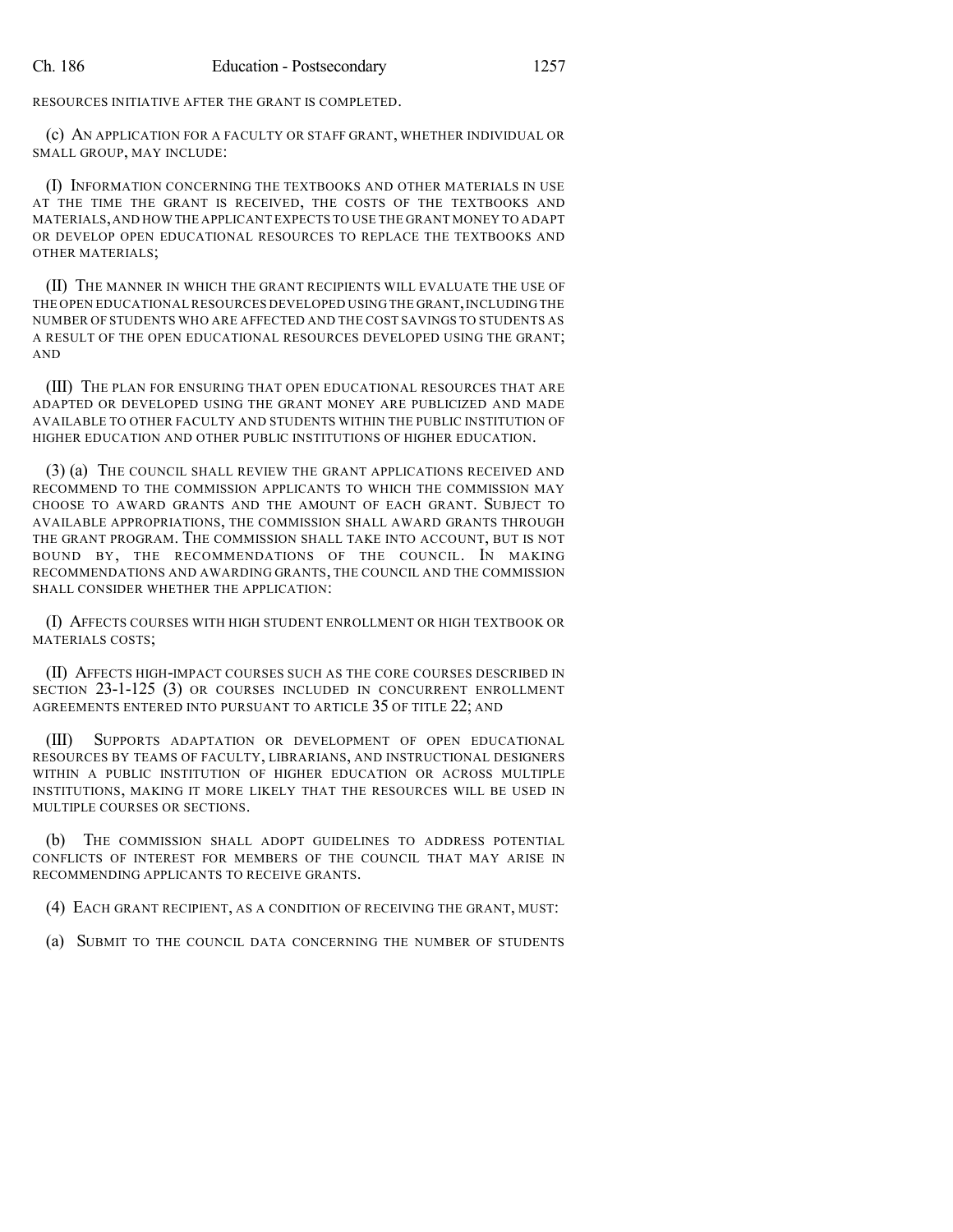AFFECTED BY OPEN EDUCATIONAL RESOURCES DEVELOPED OR ADAPTED USING THE GRANT, THE ESTIMATED AMOUNT OF STUDENT SAVINGS THAT RESULTS FROM USING THE OPEN EDUCATIONAL RESOURCES,AND MEASURES OF THE EFFECTIVENESS OFTHE GRANT PROJECT;

(b) AGREE TO OPENLY LICENSE AND SHARE, UNDER THE BROADEST POSSIBLE LICENSE, ANY OPEN EDUCATIONAL RESOURCES DEVELOPED OR ADAPTED USING THE GRANT;

(c) AGREE TO COMPLY WITH THE GUIDELINES AND PARAMETERS ADOPTED BY THE COUNCIL PURSUANT TO SUBSECTION (6) OF THIS SECTION FOR IMPLEMENTING THE GRANTS;

(d) POST NEW OR ADAPTED OPEN EDUCATIONAL RESOURCES TO AN OPEN REPOSITORY IN EDITABLE FILE FORMATS OR WITH SOURCE CODE; AND

(e) COMPLY WITH THE FEDERAL "AMERICANS WITH DISABILITIES ACT OF 1990", 42U.S.C. SEC.12101ET SEQ., AS AMENDED,TO ENABLE PERSONS WITH DISABILITIES TO ACCESS THE OPEN EDUCATIONAL RESOURCES DEVELOPED OR ADAPTED USING THE GRANT.

(5) THE COUNCIL SHALL SUMMARIZE THE INFORMATION RECEIVED FROM GRANT RECIPIENTS AS DESCRIBED IN SUBSECTION  $(4)(a)$  OF THIS SECTION AND INCLUDE THE SUMMARIZED INFORMATION IN THE ANNUAL REPORT REQUIRED IN SECTION 23-4.5-105.

(6) THE COUNCIL SHALL ADOPT GUIDELINES AND PARAMETERS BY WHICH GRANT RECIPIENTS MUST IMPLEMENT THE GRANT-FUNDED OPEN EDUCATIONAL RESOURCES INITIATIVES TO ENSURE THAT THE IMPACT ON STUDENTS OF THE INITIATIVES MAY BE CONSISTENTLY MEASURED AND COMPARED ACROSS PUBLIC INSTITUTIONS OF HIGHER EDUCATION.

**23-4.5-105. Council report.**(1) NOTWITHSTANDINGTHE PROVISIONS OF SECTION 24-1-136 (11)(a)(I), ON OR BEFORE OCTOBER 1, 2019, AND ON OR BEFORE OCTOBER 1 EACH YEAR THEREAFTER, THE COUNCIL SHALL PREPARE AND SUBMIT TO THE COMMISSION,THE JOINT BUDGET COMMITTEE, AND THE EDUCATION COMMITTEES OF THE SENATE AND THE HOUSE OF REPRESENTATIVES, OR ANY SUCCESSOR COMMITTEES,A REPORT CONCERNINGIMPLEMENTATION AND DEVELOPMENT OF OPEN EDUCATIONAL RESOURCES AROUND THE STATE.THE PUBLIC INSTITUTIONS OF HIGHER EDUCATION SHALL COLLABORATE WITH THE COUNCIL IN PROVIDING THE INFORMATION NECESSARY FOR THE REPORT. AT A MINIMUM, THE REPORT MUST INCLUDE:

(a) THE DEGREE TO WHICH ALL PUBLIC INSTITUTIONS OF HIGHER EDUCATION ARE ADOPTING OPEN EDUCATIONAL RESOURCES SUPPORT PROGRAMS AND ENSURING UNIVERSAL AWARENESS OF OPEN EDUCATIONAL RESOURCES AMONG FACULTY AND STUDENTS;

(b) THE NUMBER AND PERCENTAGE OF THE COURSES OFFERED BY THE PUBLIC INSTITUTIONS OF HIGHER EDUCATION THAT USE OPEN EDUCATIONAL RESOURCES AS THE PRIMARY RESOURCES FOR THE COURSE;